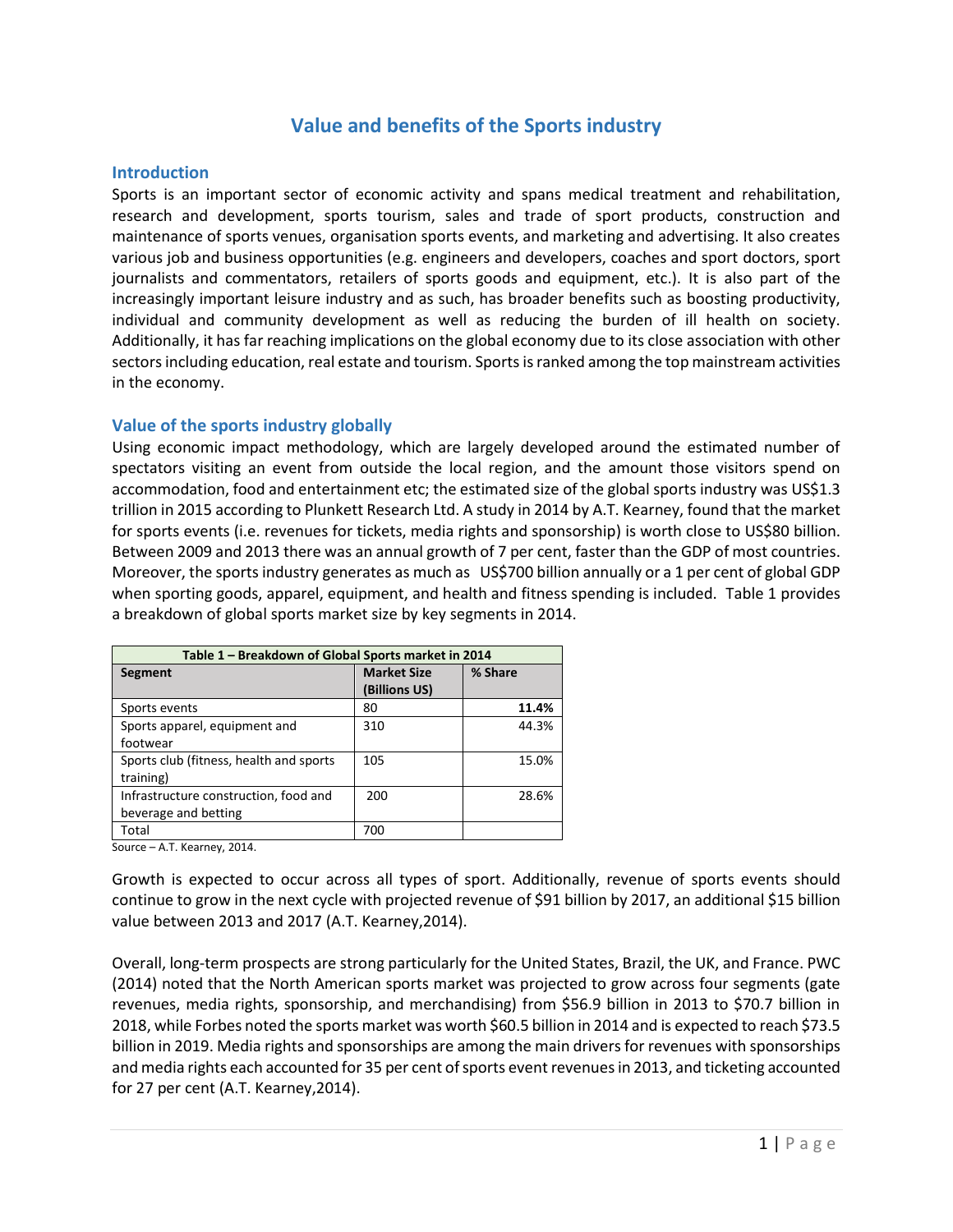In terms of the composition of the sports market by region, Europe, the Middle East and Africa (EMEA) has that largest market share of the industry with 48 per cent, larger than North America which accounted for 38 per cent, followed by Asia Pacific with 13 per cent) and Latin America (which likely includes the Caribbean) with 6 per cent in 2013 (see Figure 2). Growth occurred across all types of sports namely; football, NFL, baseball, Formula 1, NBA, NHL and tennis. Further, key revenues will be mainly generated by a robust growth of football and the fast growing business of rugby or cricket. On a sport by sport basis, football remains the runaway leader with 35.8 billion followed by American based sports (American football, baseball, hockey, basketball, stock car racing and college sports) with 28 billion (see Figure 3).



Spotcal, a sports market intelligence company located in the United Kingdom, noted that in 2015 there were 83 world championships and multisport games hosted in 119 cities and 38 countries. These events generated over 13 million spectators and generated a potential net impact of \$400 million before a single ticket was sold, and an overseas tourism impact worth well in excess of \$2 billion.

### **Sports Tourism**

Analysis by Sportcal shows that an estimated \$3 billion of direct economic impact was generated by the 83 world championships and multisport games in 2015 through overseas tourism. These 83 events generated over 1.7 million bed nights and \$437 million of direct economic impact from the event participants and media alone. Using the data gathered on spectator attendance at the 83 events and modelling on the examples available for that period of time, Sportcal estimates that more than 13 million bed nights were created in 2015 by over 2 million overseas visitors, generating a direct economic impact of \$2.6 billion for the host economies. Combining these two figures together gives an estimated direct economic impact of over \$3 billion (2016, 121).

# What is the Value of the Sport Industry in the Caribbean?

There is a paucity of data on the value of the sports industry in the Caribbean. For the Latin American region, Sportcal valued the sports market at \$4.6 billion in 2013 or 6 per cent of the global sports market. The figure for the Caribbean is not known but could be somewhere less than 1 per cent.

Caribbean countries have produced world-class sporting talent which far exceeds their small physical and economic sizes. The Caribbean can compete on the world stage in a number of sports including track and field, cricket, swimming etc. The Chart below show the performance of Caribbean nations in the 2016 Rio Olympics using two Key metrics (1) medals to GDP ratio and (2) medals to population Ratio.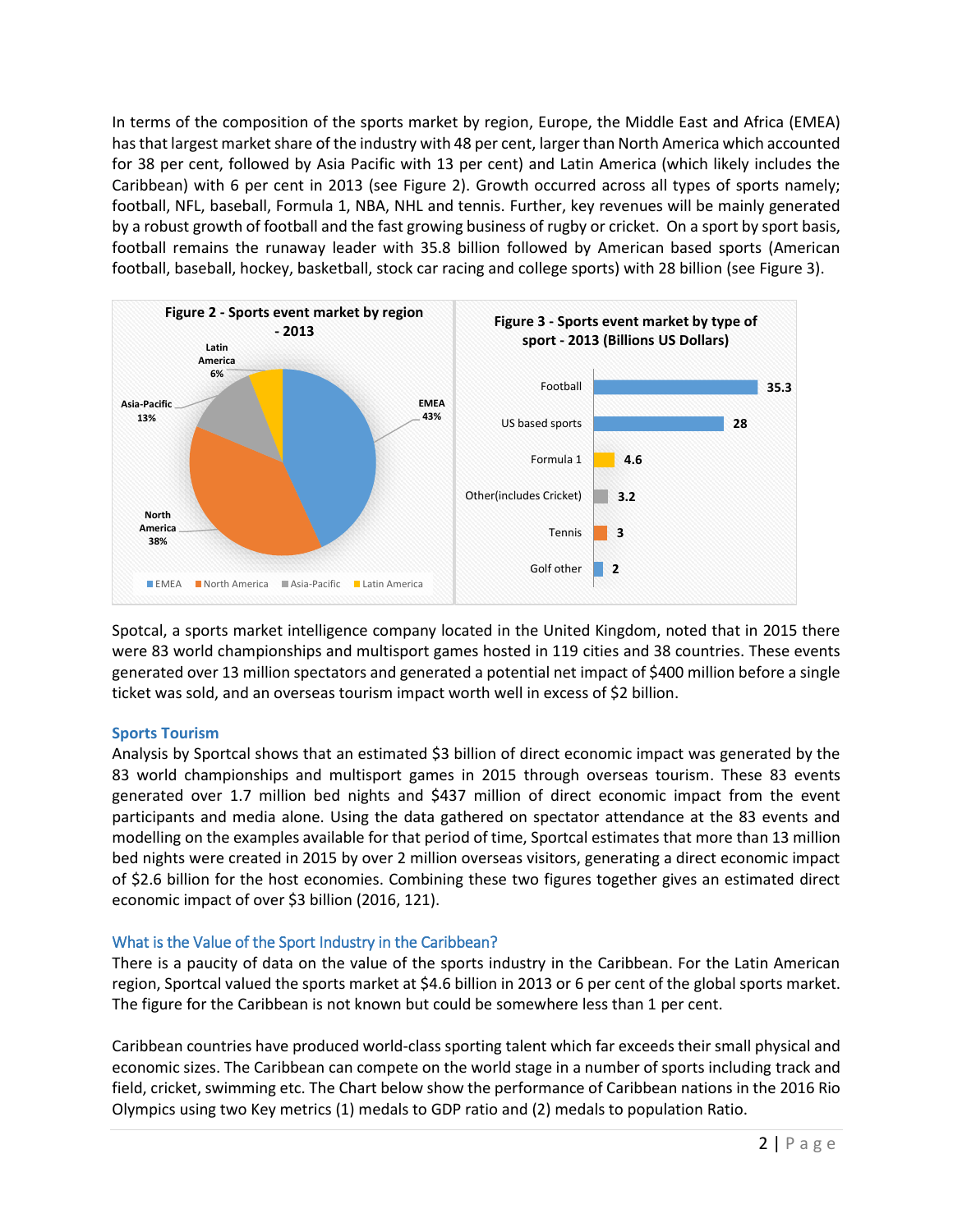

#### Comparison of the performance of a few nations at the 2016 Rio Olympics

Source: www.medalspercapita.com, accessed as on 24 August 2016, KPMG in India's analysis, 2016

The Caribbean leads on both counts with Jamaica (medals to GDP ratio and The Bahamas (medals to population ratio).

Sport is a multibillion dollar industry, and countries around the world are seeking ways to capitalise on this powerful tool for economic growth and development. For example, the small state of Qatar has identified sport as part of its national strategic plan. Among other upcoming international events, it will play host to the 2022 FIFA World Cup.

# Concluding thoughts

Sport can be a stimulus for economic growth especially in small, open economies like those in the Caribbean. However, it will require strong institutional support. The University of the West Indies is well positioned to provide strong institutional support to the industry. It already offers sixteen academic sport programmes across the four campuses and routinely produces academic work devoted to sports development.

It also has several sporting facilities on the three residential campuses:

- The Mona Bowl which is a site of sporting excellence and training for many of Jamaica's top class athletes.
- The High Performance Centre at the Cave Hill Campus, dedicated to cricket serves the region in providing elite training for regional cricketers
- the Sport and Physical Education Centre and the Sir Frank Worrell cricket field at St. Augustine has provided a centre for a range of campus, national, regional and international sporting and training activities.